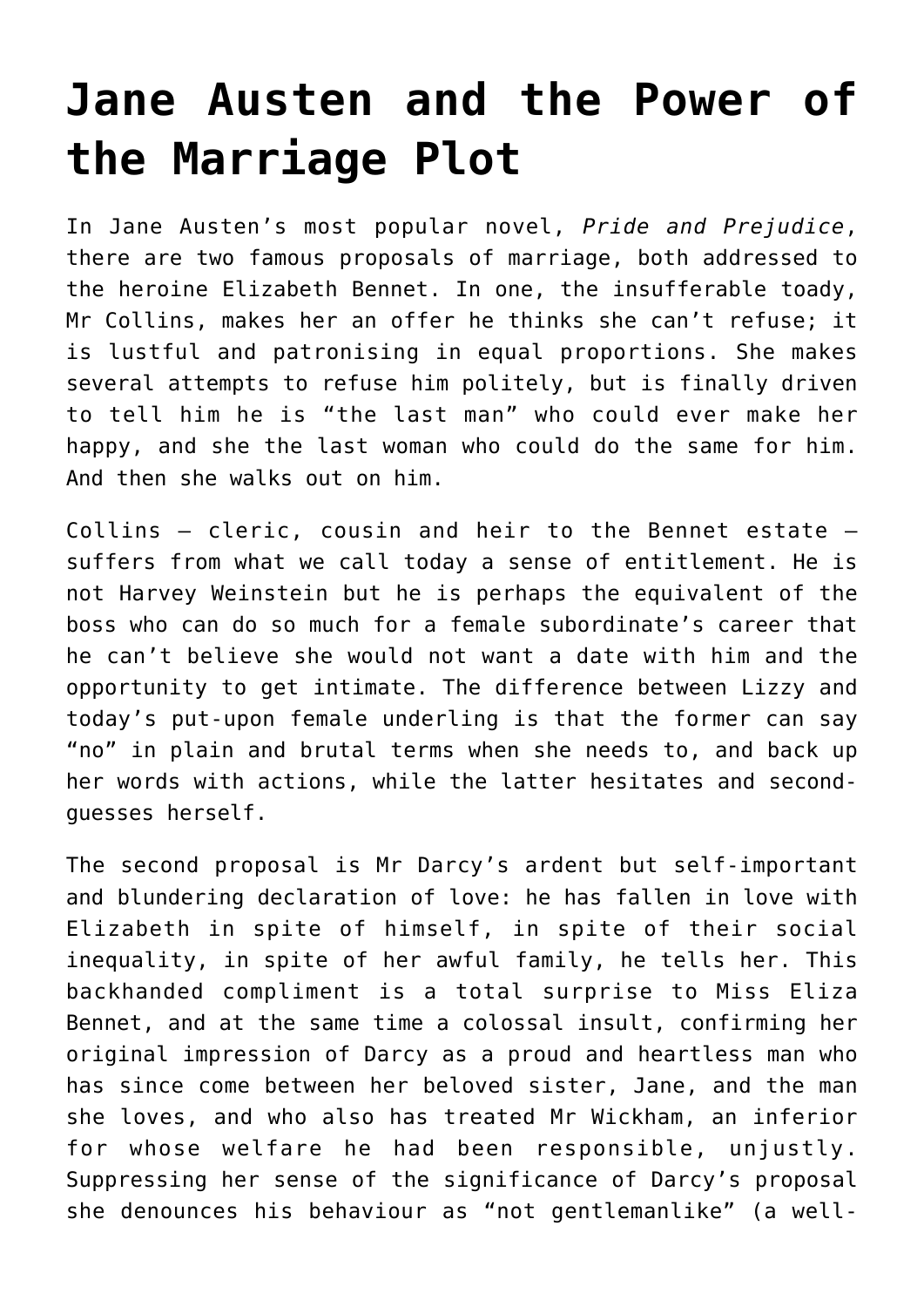aimed blow)and tells him that she had long ago decided he was "the last man in the world whom I could ever be prevailed upon to marry." He is down at the bottom of the list with Mr Collins.

Darcy, astonished, angered and wounded by this spirited and increasingly angry refusal, is another "entitled" man, his ordinary masculine privilege of proposing and disposing enhanced by superior breeding and great wealth. Attractive as he naturally is to Elizabeth (and we can see from the beginning that they are attracted, despite themselves) and enticing as his wealth and position are to a relatively poor daughter of the lesser gentry, she is too aware of her own dignity and has too much pride to accept what is really another patronising proposal.

It is this robust sense of self-worth that the unhappy women of today's Me Too movement seem to have lacked, temporising with and often giving in to – *not* offers of marriage, of course, but mere pressure for sex, or at least tolerance for sleazy talk and groping. Apparently, the job they hoped to get, or the one they wanted to hold onto, was worth more to them than their self-respect. Beyond the workplace, the need to keep a boyfriend or to get a second date – because there is no hope of anything better – has the same effect.

Elizabeth Bennet would tell young women: "Even if it's the last man in town, don't demean yourself by doing what you don't want, what you despise. Tell him to get lost. Walk out. Hold out for true love and marriage, and if it doesn't come you can still be happy and fulfilled in other ways."

Behind her is Jane Austen herself, who accepted an offer of marriage at the age of 27 and broke off the engagement the next morning because, as Elinor Dashwood (the "sensible" half of the *Sense and Sensibility* sisters) says, "the worst and most irremediable of all evils [is] a connection for life" with an unsuitable man.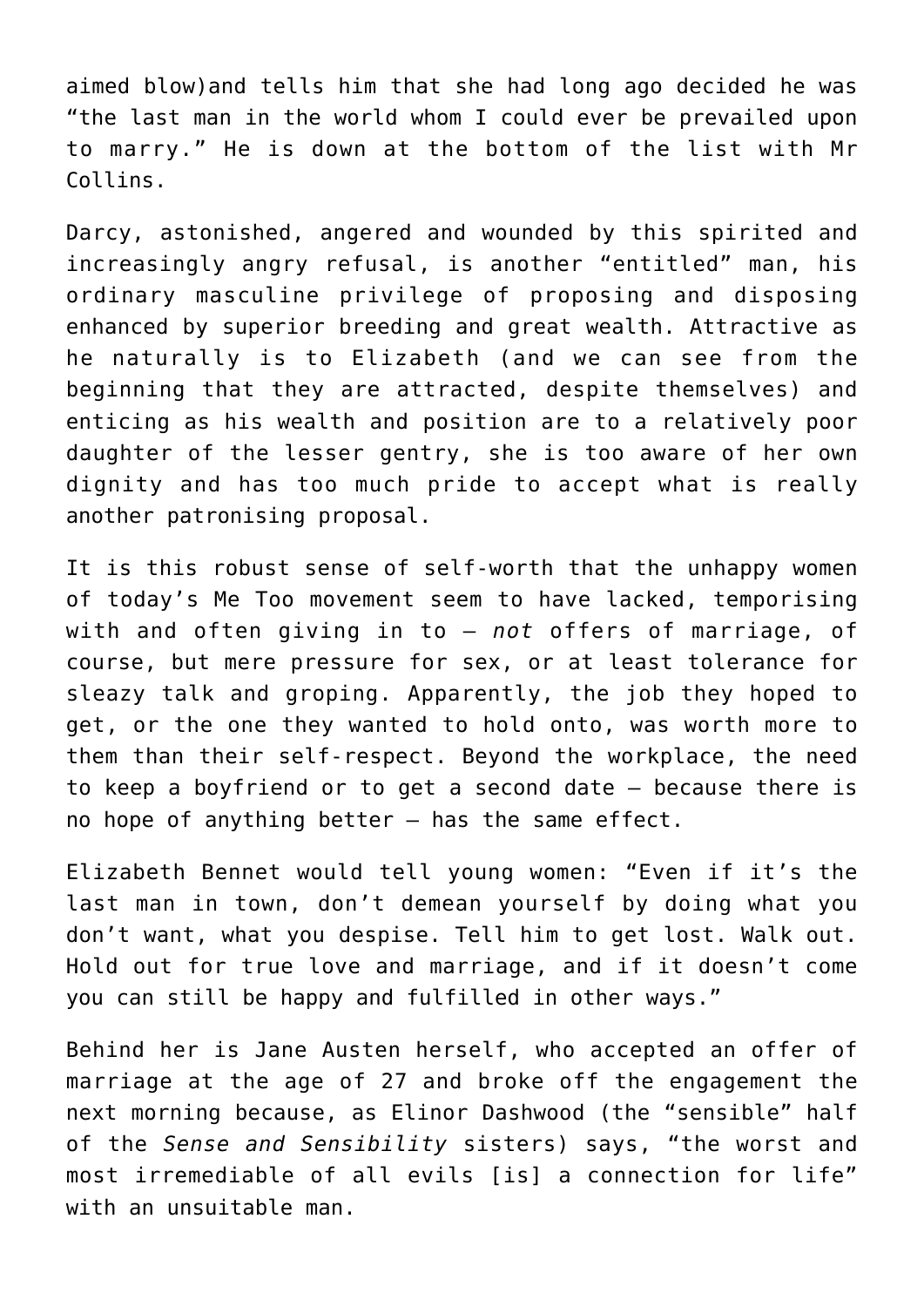If this advice about marriage according to Jane Austen writing 200 years ago seems irrelevant to our current concerns about relations between the sexes, it's not.

It is marriage that gives meaning to sex and lifts it out of the realm of the [murky and ambiguous](https://www.city-journal.org/html/policing-sexual-desire-15669.html) and into the sunshine of committed love, with its prospect of generating new life and the joy of raising a family. Outside of marriage, sex is all ambiguity, insecurity and even danger – to physical, emotional and mental wellbeing, risks that are magnified for the children born of uncommitted relationships. Despite its failures, the institution of marriage has served the vast majority of people well and remains the best hope of happiness for the majority today.

That is why marriage is the central motif of classical romantic comedy. It is the ideal on which the plot turns and which it ultimately fulfils, at least for the main characters. This is certainly the case in Austen, where all events, both negative and positive, contribute to the heroine's finally marrying the *right* person for her. In *[Persuasion](https://www.mercatornet.com/features/view/persuasion-jane-austens-greatest-novel-turns-200/20800)*, it happens for Anne Elliot after a broken engagement and eight years' separation. In *Emma*, after 400 pages of her meddling in other people's romances and failing to see where her own heart lay all the time.

It happens for almost all Austen's lovers without pre-testing their sexual compatibility with their intended. There are exceptions, among the minor characters: the plausible fortune hunter George Wickham, after courting Elizabeth, runs off with Lydia Bennet with no intention of marrying her (having no means to support her); in Mansfield Park, Henry Crawford encourages the unhappily married Maria Bertram to run away with him and then abandons her. There have always been selfcentred, manipulative men, and women, but in Austen their errors tend to prove the rule: "no" is the default position for sex outside marriage. And, she would say, sensible women would make it their own today.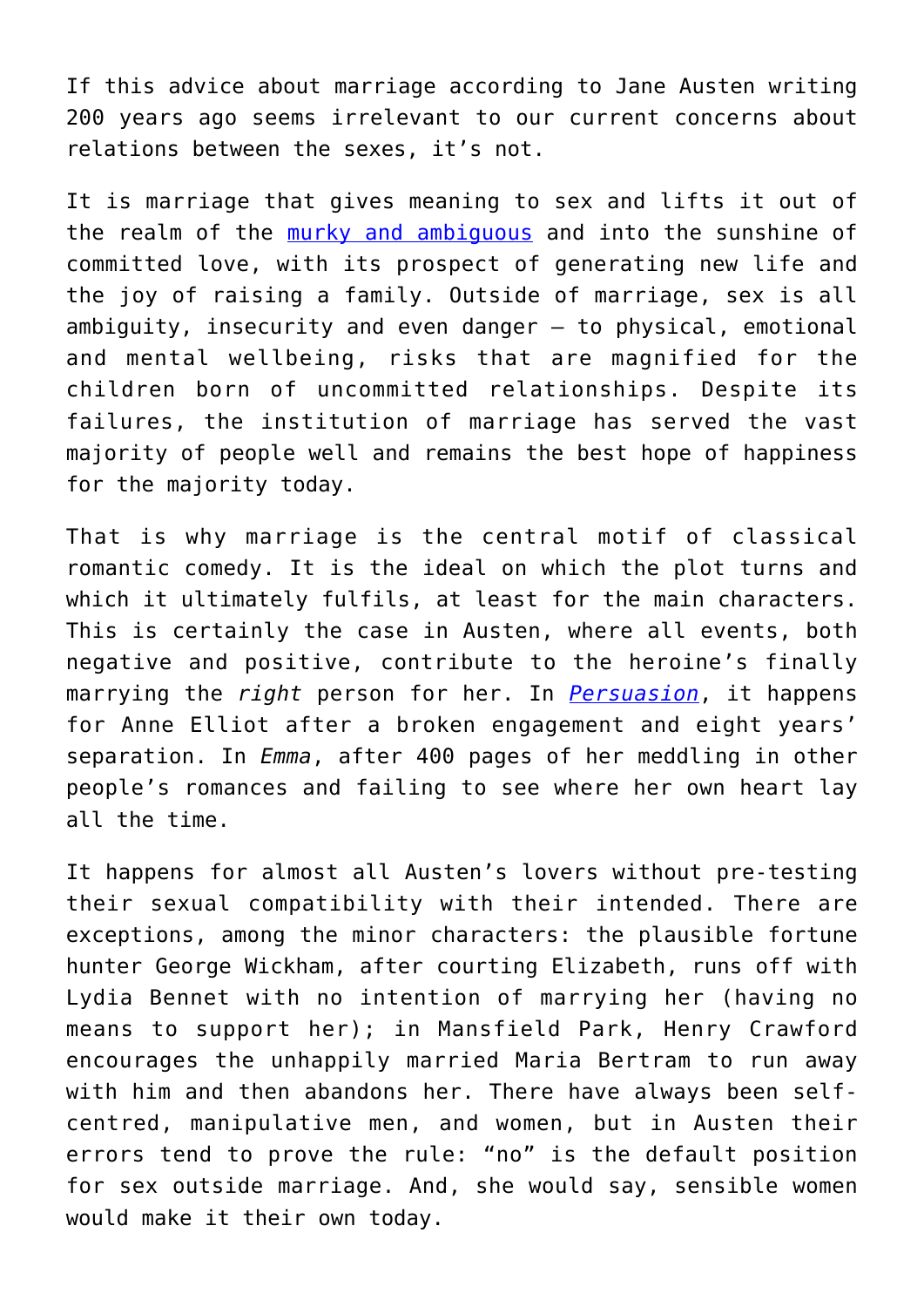All this happens within a social context where the norms governing relations between the sexes are clear and the rituals of courtship understood by everybody. Austen's courting couples spend very little time alone. They learn about each other by observing the other in company, at neighbourly dinners, conversing in a corner of the room, dancing, in a stroll around the home garden, or in a country walk with others. It takes a village to make a marriage, but not always in the same way.

In *Persuasion* the renewal of the relationship between Anne and Captain Wentworth reaches its proper conclusion without their even speaking face to face, though they are in the same room, so delicate is the courting process for this long separated pair. He overhears a conversation in which she insists that women do not forget their men as quickly as the latter, busy about many things, forget their women, confined at home where "our feelings prey upon us." Wentworth, at a desk writing a letter, realises that she is speaking about their relationship and quickly dashes off another letter declaring his love, and leaves it for her.

Novelistic devices aside, the intensity of the emotions in this scene speaks volumes for the patience and restraint that social customs and respect for the freedom of the other require of the estranged lovers – and promises even greater happiness from their long delayed union.

Austen tells us: delayed gratification, supportive social norms, getting to know your love interest in the context of his or her family and community, and, above all, recognising marriage as the fulfilment of sexual love – these are the things that make for happiness and social harmony for the majority of mankind.

This is the happy and meaningful plot that has been lost in much of contemporary society. And that is what bedevils relations between the sexes today, not "patriarchal power". If